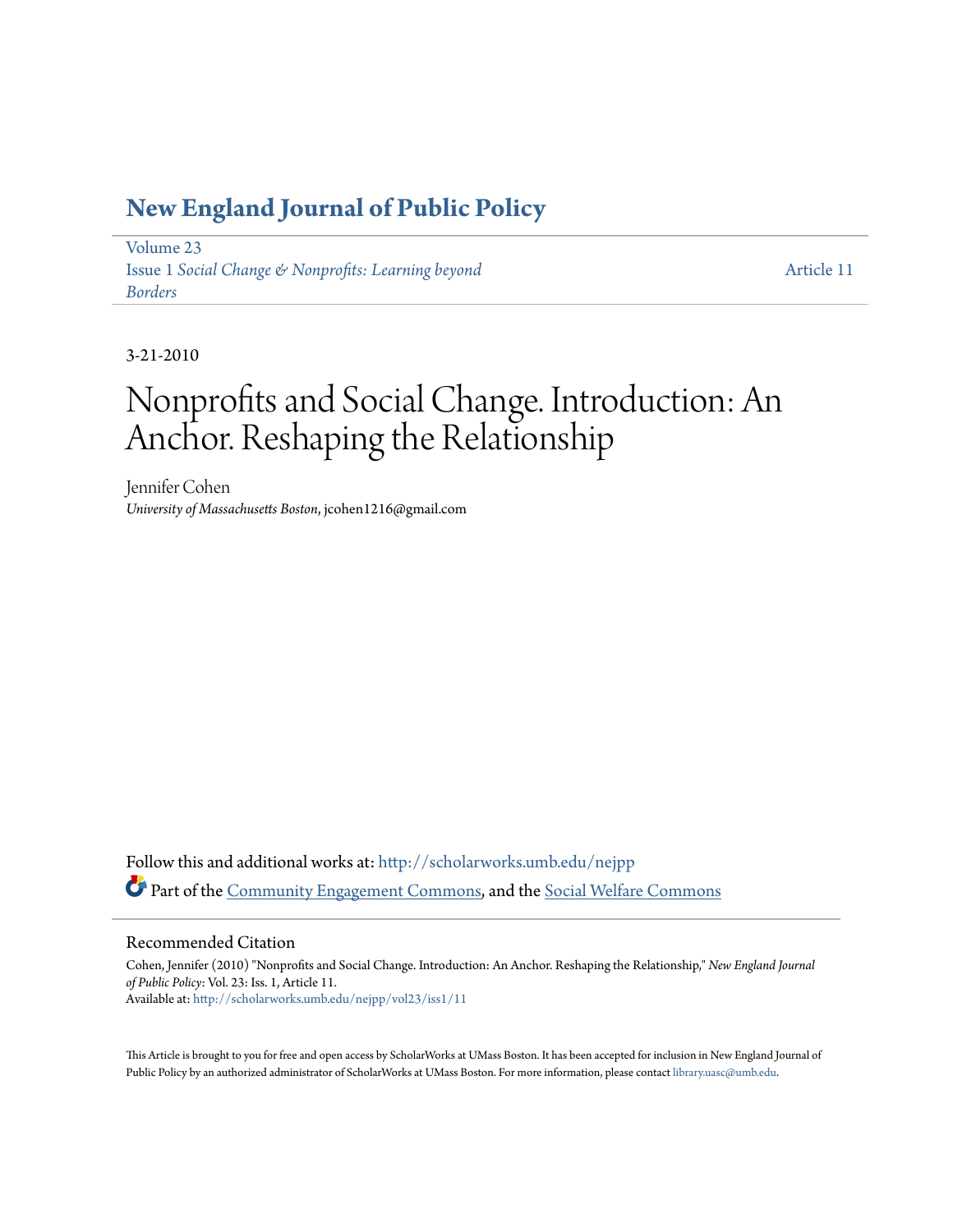#### NONPROFITS AND SOCIAL CHANGE

### Introduction: An Anchor

## Reshaping the Relationship

#### *Jennifer Cohen*

Nonprofits encourage dialogue between citizens and institutions in democracies. . . . Although it is not always evident in the debate, we know that small grassroots groups and community-based organizations are essential to the preservation of those opposing voices necessary for a democracy.<sup>1</sup>

 *— Eleanor Brilliant* 

I<sub>nla</sub> n response to a variety of internal and external forces, including the recent economic downturn, nonprofit organizations in both Israel and the United States have increasingly been called upon to provide a safety net and serve as central players in the development, strengthening, and maintenance of civil society.<sup>2</sup> These shifts include the privatization of services, blurring of the sectors and their traditional roles in providing services, reduced funding from traditional sources, welfare reforms including devolution, opening of new markets, enhanced role of faith-based people and organizations in service provision, intensified dependency and connectedness of policy makers and stakeholders, and the subsequent change in the relationship between citizens and institutions. These and other trends have led organizations to seek and create ways to restructure their internal and external roles and relationships with societal institutions.

Nonprofits in both the United States and Israel are responding to current changes in ways that challenge their traditional missions and practices. A growing number of nonprofit service organizations are intentionally integrating social change principles and activities into their work in an attempt to expand their focus

*A community social worker, Jen Cohen has been involved in the Learning Exchange as a practitioner, planner, and researcher since 2005. She has practiced and grown in the world of community-based social-change organizations in the United States and Israel since 1984 and continues to be regularly inspired by nonprofit*  leaders, professional and volunteer, including those whose voices are heard in this volume. Jen is a doctoral *candidate at the University of Massachusetts Boston, where she is currently using participatory action and case study methods to research community-based social-change organizations in Boston and Haifa.*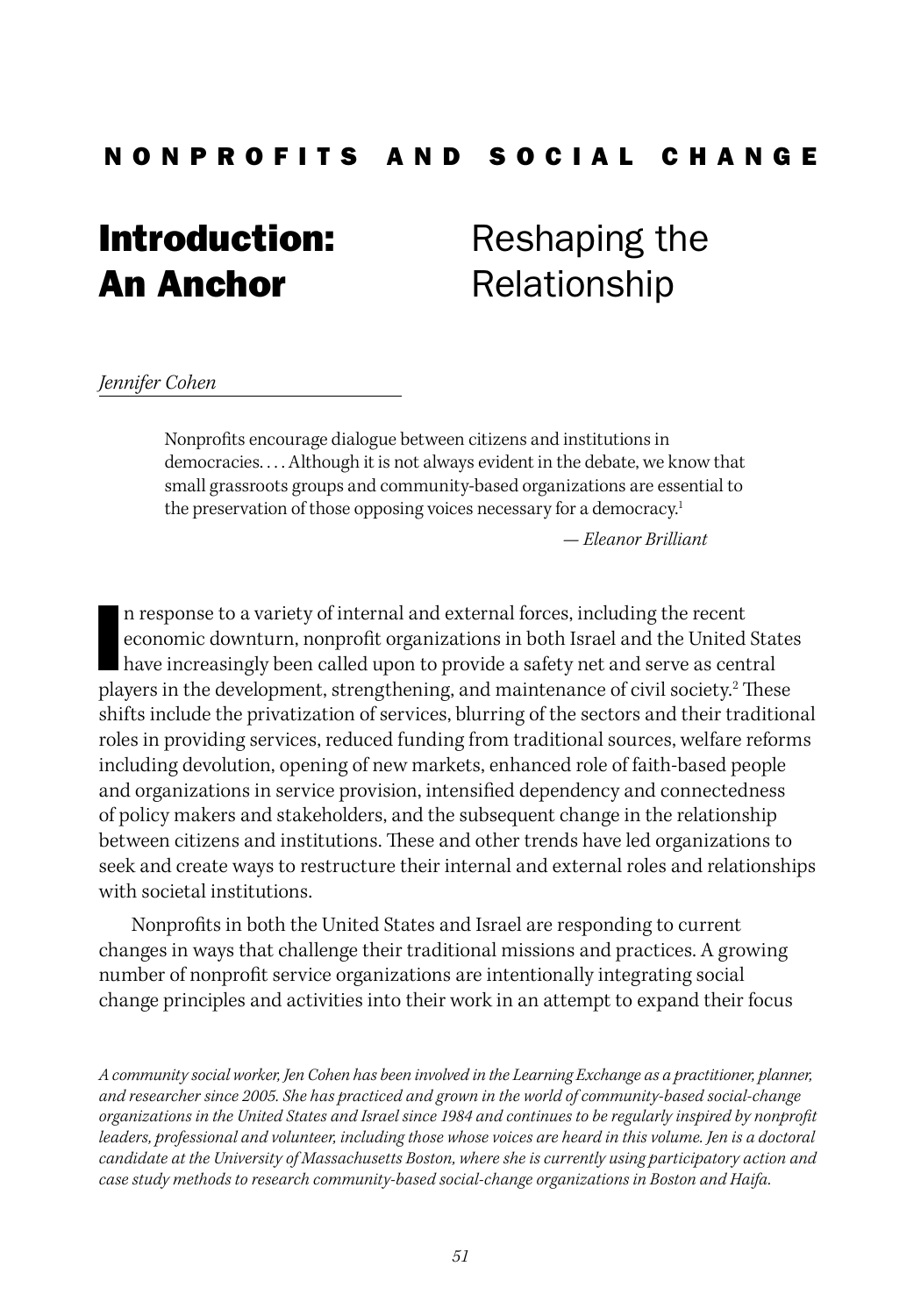from solely individual-level change to include larger systemic issues. At the same time, conventional policy advocacy organizations have been called upon to respond to the emergency basic needs of their constituencies, especially in times of crisis. In general, wherever they fall on the service/advocacy spectrum, nonprofits have increasingly begun to adopt organizational strategies that strengthen their ability and commitment to empowerment, engagement, and partnerships.

In the context of the ongoing Boston–Haifa Learning Exchange Network (LEN) project, social change has meant transformation on the individual, community, organizational, and public policy levels, which can lead to the reduction of social and economic gaps and improved social and economic security for marginalized people, groups, and society at large. A working definition of social change has involved a shift toward increased civic participation and democratic processes.<sup>3</sup> In addition, the new definition goes beyond traditional assumptions about growth and scale (namely, that more is better) to strive for outcomes that are valuable as measured by depth, authenticity, flexibility, and diversity.

"This new era of possibility is also one of accountability."4 In the United States, President Obama has made a point of prioritizing the active search for "solutions to our nation's challenges that have resisted traditional approaches and support innovation that is working in communities across the country."5 In Israel the government has, for the first time in the history of the state, made formal recognition of the critical role of nonprofits. This shift has come largely in response to the role filled by nonprofits in providing emergency aid and support to individuals and communities, underserved by the government during the 2006 war with Lebanon.<sup>6</sup> In both countries, the response of nonprofit organizations to new challenges and opportunities, and to their evolving roles in society as mediators of social justice and service provision, is significant, not only to the organizations themselves but to national and municipal officials and policy makers, as well as to advocates, lowincome households, and the public at large.<sup>7</sup>

Academic and practitioner literature from the United States and Israel recognizes that nonprofit organizations are tools for and agents of social change. Nonprofits function through a variety of avenues that are related to their roles in advancing democracy, many of which are explored in greater depth in other sections of this journal: by partnering with and/or challenging government to meet the needs of individuals, families, and communities; by creating, facilitating, and maintaining cross-sector partnerships; by encouraging and facilitating engagement; by creating social capital; by facilitating social entrepreneurship; and by surfacing voices of the constituents most directly affected by public policies. Public policy outcomes, interdisciplinary by nature, can be stronger when created and evaluated by teams of people that have the capacity to look at the issues through a variety of lenses, a model embodied by successful and ambidextrous nonprofits.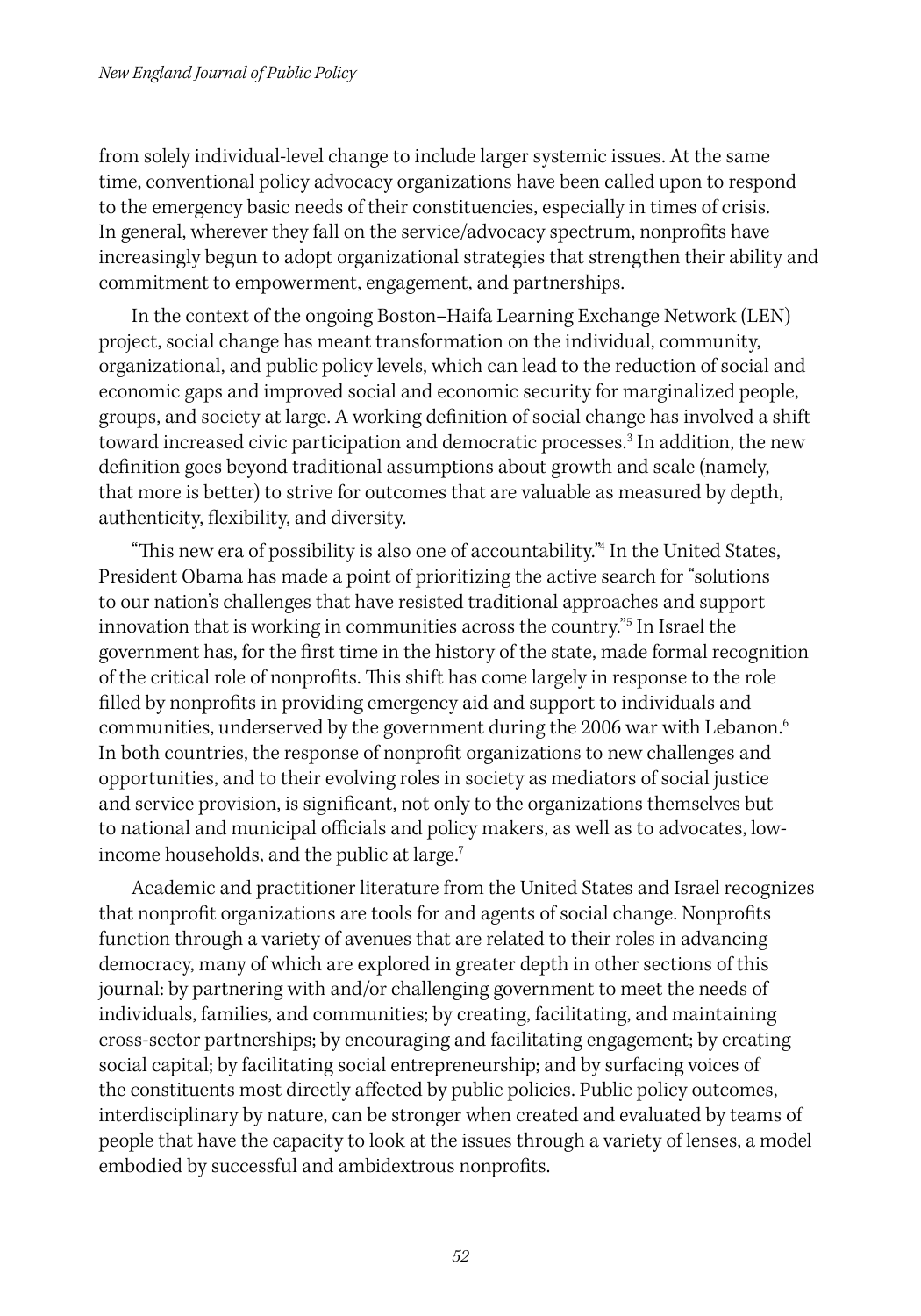A particuar subgroup of nonprofits, which are often referred to as communitybased organizations (CBOs), have a central role to play in creating and affecting public policies that contribute to social change, especially in diverse democracies, and especially for disenfranchised populations and communities. CBOs, like other nonprofits, use organizational strategies to achieve their social change missions. Grounded in communities, CBOs employ strategies related to shared leadership, innovation, the ability to create, facilitate, and maintain relationships among diverse groups of stakeholders, and to further adaptability, learning, and balancing between seemingly opposing forces. These opposing forces — and the need to maneuver and balance on continua between them — may include service provision and advocacy; an instrumental vs. expressive societal role; grassroots engagement and professionalism; individual transformation and community/policy change; and expansion for broader impact while maintaining loyalty to core values, including community empowerment.

Because they are closer than any other social institution to the people who are most directly affected by particular public policies, CBOs are strategically situated, although often under-recognized, to reveal knowledge that is critical for finding sustainable solutions to poverty and other inequalities that perpetuate social and economic gaps. Often (but not always) smaller than other types of nonprofits, even when this type of organization does manage to "scale up,"8 the CBO stays intentionally grounded in the community. Explanations of organizational success, especially in the field of poverty solutions, seem to include CBO flexibility and talent for simultaneously relating to a wide range of policy makers including a complex mix of constituents, community leaders, appointed and elected officials, practitioners, academics, and others. The existence and active involvement of these organizations increases the effectiveness of public policy development and implementation.

The power of CBOs to affect public policy and social change is related to their emphasis on individual, group, and community empowerment and the advancement of constituent participation in democracy, especially constituents who are most marginalized in society and whose voices are theoretically and practically critical to legitimate civic involvement in democratic societies. Successful CBOs perceive and treat their constituents and communities as assets and holders of knowledge that the organization needs to do its work. Successful CBOs seem to have a heightened sense of constituent accountability, which is "a source of connection that breaks down isolation and increases effectiveness."9 These organizations recognize and practice the "strength of frailty," which refers to the recognition of the power and shortcomings of both citizens *and* institutions in society, as a step toward the transformation of both, toward social change.<sup>10</sup>

Related to this, CBOs facilitate "participatory policy making," a strategy that requires involving the individuals most directly affected by a policy in its development and implementation.<sup>11</sup> This ability to engage people from whom the most authentic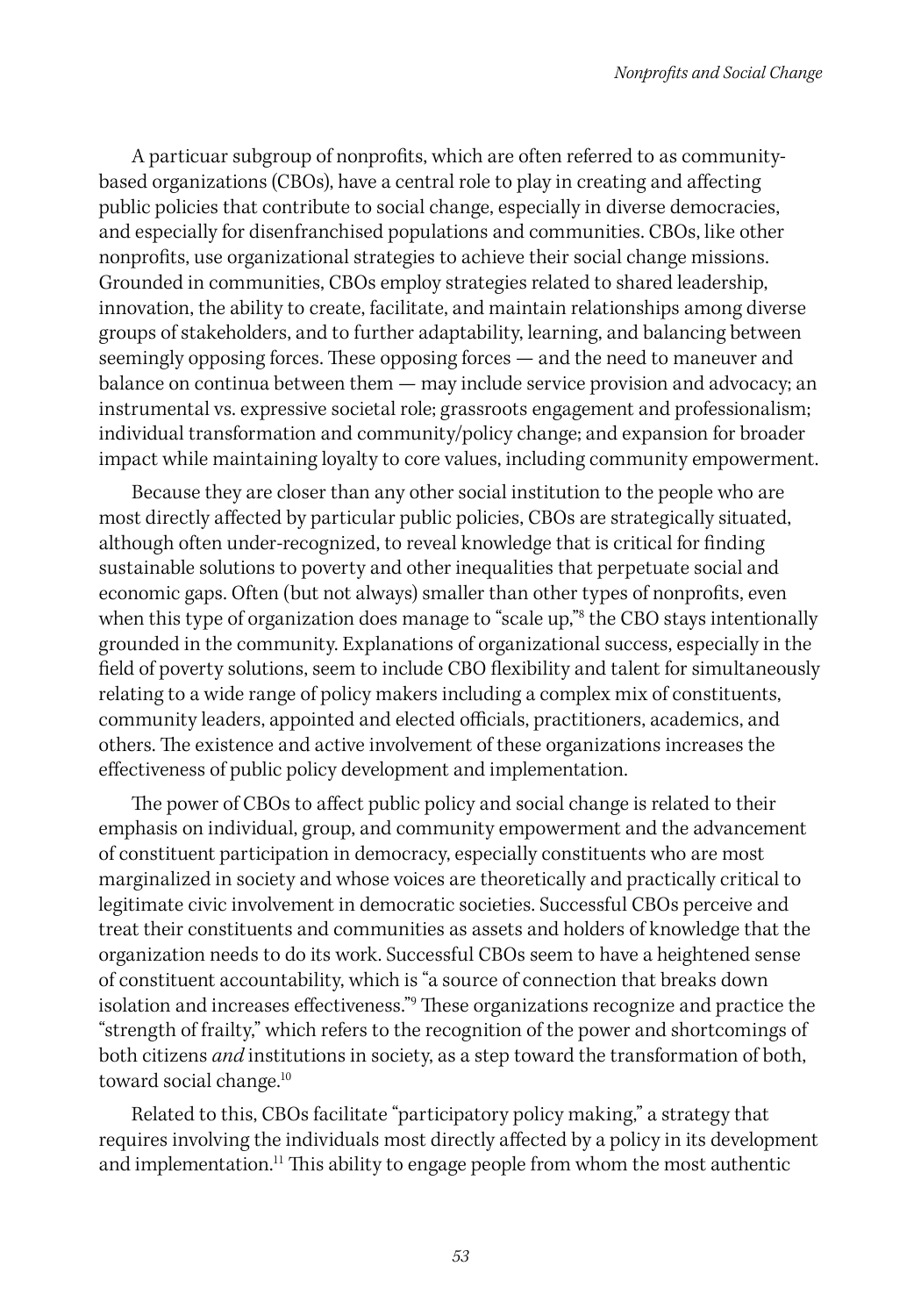knowledge<sup>12</sup> can be obtained, allows organizations to foster and take advantage of "new interdependencies" among diverse groups of stakeholders.13 Successful CBOs are not only able to hear that knowledge and respect it, but also to translate it into terms that can be understood and used in decision making and program development by those stakeholders who are currently recognized as having power. This, the ability to bring forth knowledge that would otherwise remain elusive to policy makers, is one of the most compelling reasons for having CBOs at the public policy table.

Marina, Claudio, and Miriam, authors whose organizations are highlighted in this section of the journal, can be heard in the following pages, sharing honest stories of struggle and success. These essays chronicle precisely the types of strategies and practices that exemplify intentional social change work being coordinated by community-based organizations in Boston and Haifa. Core questions that have been posed and documented by these and other LEN members over the last few years include the following:

- **•** How, in a current policy and funding environment that increasingly expects quick and easy returns on investments, do nonprofits measure and explain their particular social-change achievements?
- **•** How, and at what cost, do CBOs maintain an equilibrium between diverse partners and stakeholders?
- **•** How do successful CBOs maintain or challenge traditional models of power in working to affect change?
- **•** Is public policy work necessarily the best avenue through which nonprofits can affect social change?
- **•** How can we, as social change activists and institutions, sustain ourselves?
- What role does spirit play in social change work?

These are only a few of the fascinating issues, related to the role of nonprofits in advancing social change and social justice, that have emerged over the last few years through the LEN project.

I'd like to close with an anecdote, a personal experience I had during the initial years of the learning exchange. Living in Haifa at the time, I accompanied my young daughter on a play date. As her friend grabbed a toy from her, Keddy looked at me and said, "Mommy, *zeh lo hogen*," which means, in colloquial Hebrew, "that's not fair." The word *hogen* in Hebrew is quite a sophisticated way of saying fair (often we just say "fair" with an Israeli accent). Like many new mothers, I deliberated about how best to respond, and I tried to understand what she really needed and wanted from me. My instinctual response was to encourage her to tell the friend how she felt and to suggest they share the toy, take turns, and/or find a way to enjoy it together. Not exactly rocket-science parenting, but it seemed to work.

As Hebrew phonetics lends itself to word play, my daughter's words echoed in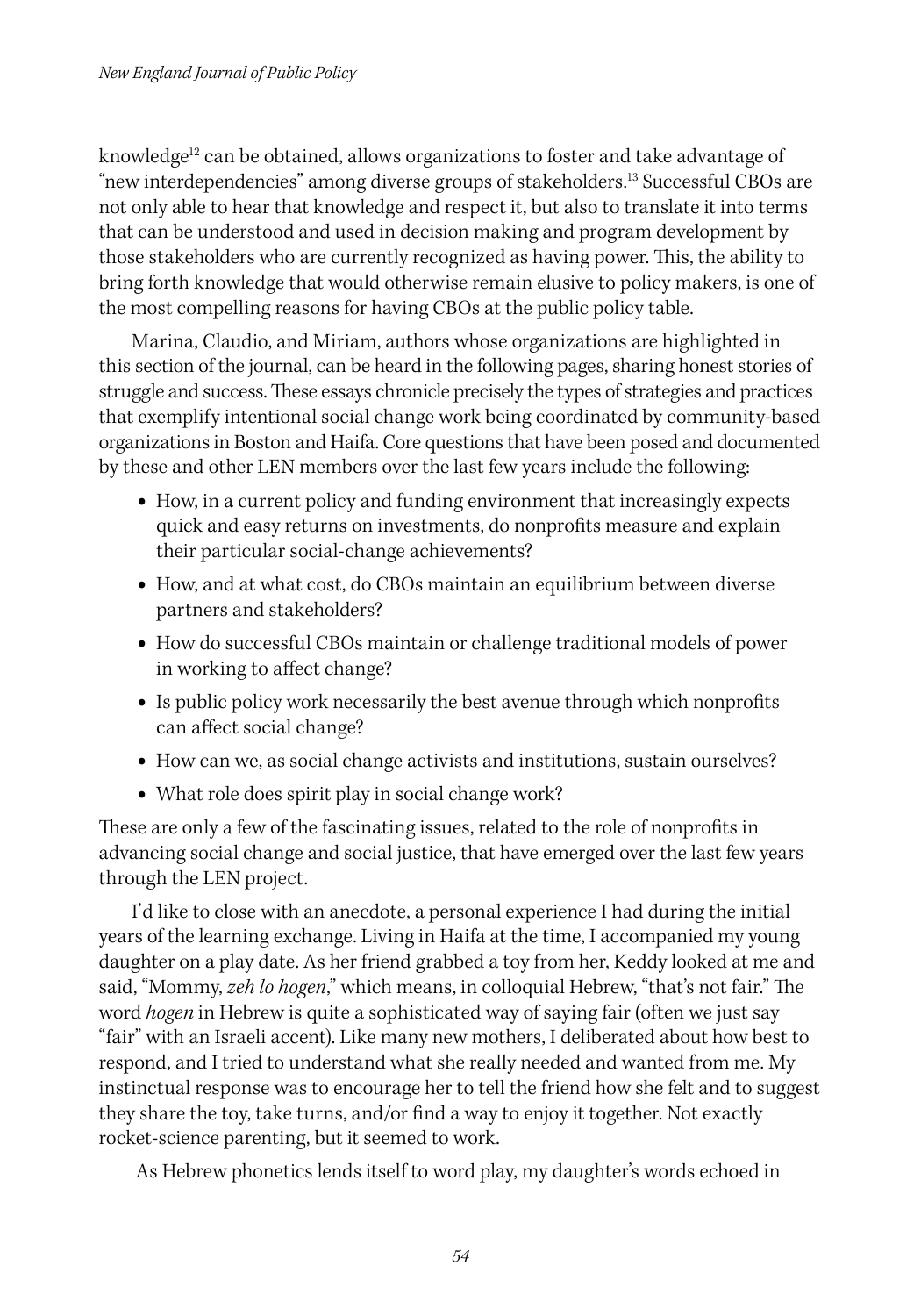my mind on the drive home. *Hogen* morphed into *haganah* ("defense" in Hebrew), and then *ogen*, ("anchor"). Keddy had turned to me for protection from unfairness; we were each other's anchors, as mother and daughter, and there seemed to be a broader life lesson embedded in there too. How we negotiate relationships is at the core of who we are in the world, both professionally and personally. Perhaps from childhood and all the way through to adult-social-change-activist-hood, we link equity and protection. I wondered, then and now, how our sense of these concepts, practically and theoretically, keeps us grounded in the world. During the last five years of the LEN, I have witnessed the profound impact of openness to sharing, assumption of good will, and freedom from defensiveness. I have been fortunate to witness, learn, and (strive to) integrate how such a stance with others provides a powerful and grounding anchor for safety, fairness, partnership, and (dare I say) love.

 $\infty$ 

### Notes

- 1. E. Brilliant, "The American Third Sector at the End of the Twentieth Century: Public and Private Revisited," in *Third Sector Policy at the Crossroads*, ed. Helmut Anheier and Jeremy Kendall, 168-182 (London and New York: Routledge, 2001).
- 2. Donna Haig-Friedman (Fulbright Research Application. Submitted 2005. Approved 2006).
- 3. S. Smith, "The Challenge of Strengthening Nonprofits and Civil Society," *Public Administration Review, Special Review* 68, no. 1 (2008), 132–145; S. Smith and H. Ingram, "Policy Tools and Democracy," in *The Tools of Government: A Guide to the New Governance*, Lester Salamon (Oxford: Oxford University Press, 2002): 565–584; A. Fung and E. O. Wright, "Deepening Democracy: Innovations in Empowered Participatory Governance," *Politics & Society*, 29, no. 1, (2001), 5–41; C. Sirianni and L. Friedland, *Civic Innovation in America: Community Empowerment, Public Policy, and the Movement for Civic Renewal* (Berkley: University of California Press, 2001).
- 4. K. L. Smyth and L. B. Schorr, "A Lot to Lose: A Call to Rethink What Constitutes 'Evidence' in Finding Social Interventions That Work," *Working Paper Series*, Malcolm Wiener Center for Social Policy of Harvard Kennedy School of Government. Retrieved from www.hks. harvard.edu/socpol/publications\_main.html
- 5. A. Etienne, (October 19, 2009). "Goldsmith: New Fund to Seek Out and Invest in Creative, Results-oriented Programs that Work," *Corporation for National and Community Service*. Retrieved from http://www.nationalservice.gov/about/newsroom/releases\_detail.
- 6. H. Katz and others, "Third Sector Organizations During the Second Lebanon War: Advantages, Limitations and Relations with Government," *Civil Society and Third Sector in Israel* 1, no. 1 (2007): 29–30. Foundation Proposal, submitted November 2006.
- 7. A. Freund and others, *Civil Society in the 21st Century: Challenges and Solutions Across the Globe*. U.S. Israel Bi-National Science Foundation Proposal, submitted November 2006.
- 8. Peter Frumkin, (2009, March 3). The Five Meanings of Scale, message posted to http://www.socialedge.org/blogs/not-to-be-missed/frumkin-on-philanthropy (2007, April 10).
- 9. P. Kivel, *Social Service or Social Change? Who Benefits from Your Work*. Retrieved from http://www.plu.edu/~mav/doc/social-service.pdf, (2000):15.